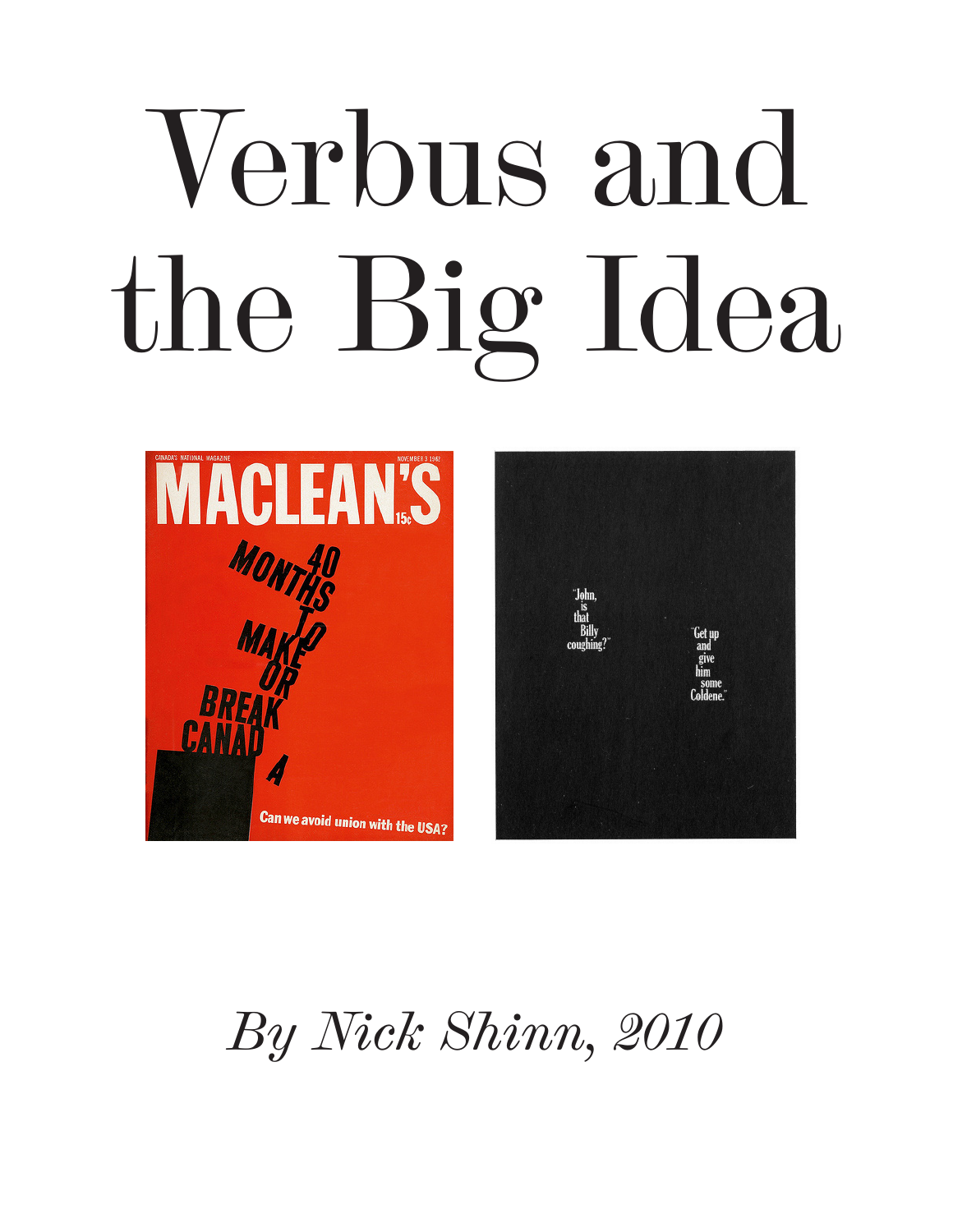## VERBUS AND THE BIG IDEA

Allan Fleming wielded the modernist axe to great effect, clearing space, paring elements to a minimum, cutting down on variables. In his November 3rd, 1962, *Macleans* cover design, '40 MONTHS TO MAKE OR BREAK CANADA' there are no pictures, just type. The colours are black, white and red. The headline is all caps in a bold condensed sans serif face, similar to the nameplate. The price is tucked neatly below the apostrophe in the nameplate. The layout is asymmetric, with copious white (red) space. Such minimalism could be seen as reductive, compared to the normal clutter which, then as now, satisfies the suits that all the right buttons are being pushed, but is better understood as a strong concept that doesn't need tarting up. The modernist provenance of Fleming's layout is decidedly retro, referencing the New Typography of thirty years before, in which the equivalence of purely graphic elements and typographic features was asserted; Lissitzky's politically charged *Beat the Whites with the Red Wedge* of course, as well as, for instance, the *Kiki* poster by Tschichold, in which the large dot of "i" is picked out in a different colour from the stem of the letter, identifying it as a disk; likewise, the black square in the *Macleans* cover preps the viewer for the idea that the letters it supports have two modes of meaning.

That same year, Fleming's New York contemporary George Lois created another minimalist marvel, a cough syrup ad in which the mother and father of a sleepless child briefly converse in the middle of the night, represented by their words in white Cheltenham Bold against a black background. An abstraction of a comic strip panel, speech balloons without the balloons. Again, no pictures, just two snatches of plain, bold type and lots of taut, solidly inked space.

Both are works which leverage the typographically-informed vocabulary of modernism, best known in North America from trade magazine and book images of European posters, to aggressively assert the role of creative genius in mass-market commercial publications: Hey, they say, I don't need a picture of the product/subject, I don't need a slick logo or any corporate style, decoration or rote formats, all I need is one workhorse font which I'll use in a simply unique, off-kilter yet meticulously precise layout, to create awesome meaning from next to nothing. While the most spartan, rigorous graphic modernism is generally identified as a European import, by 1962 it had been established in North America for over 30 years, with its own tradition; marginal, certainly—usually catering to an artistic demographic—but so it was too in Europe. People like Fleming and Lois took it mainstream.

There is a significant conceptual difference between the magazine cover and the ad.

Fleming makes you look at the type, as was his wont: type becomes picture, crafted letter by letter. He removes the need for a photo or illustration by making the type do double duty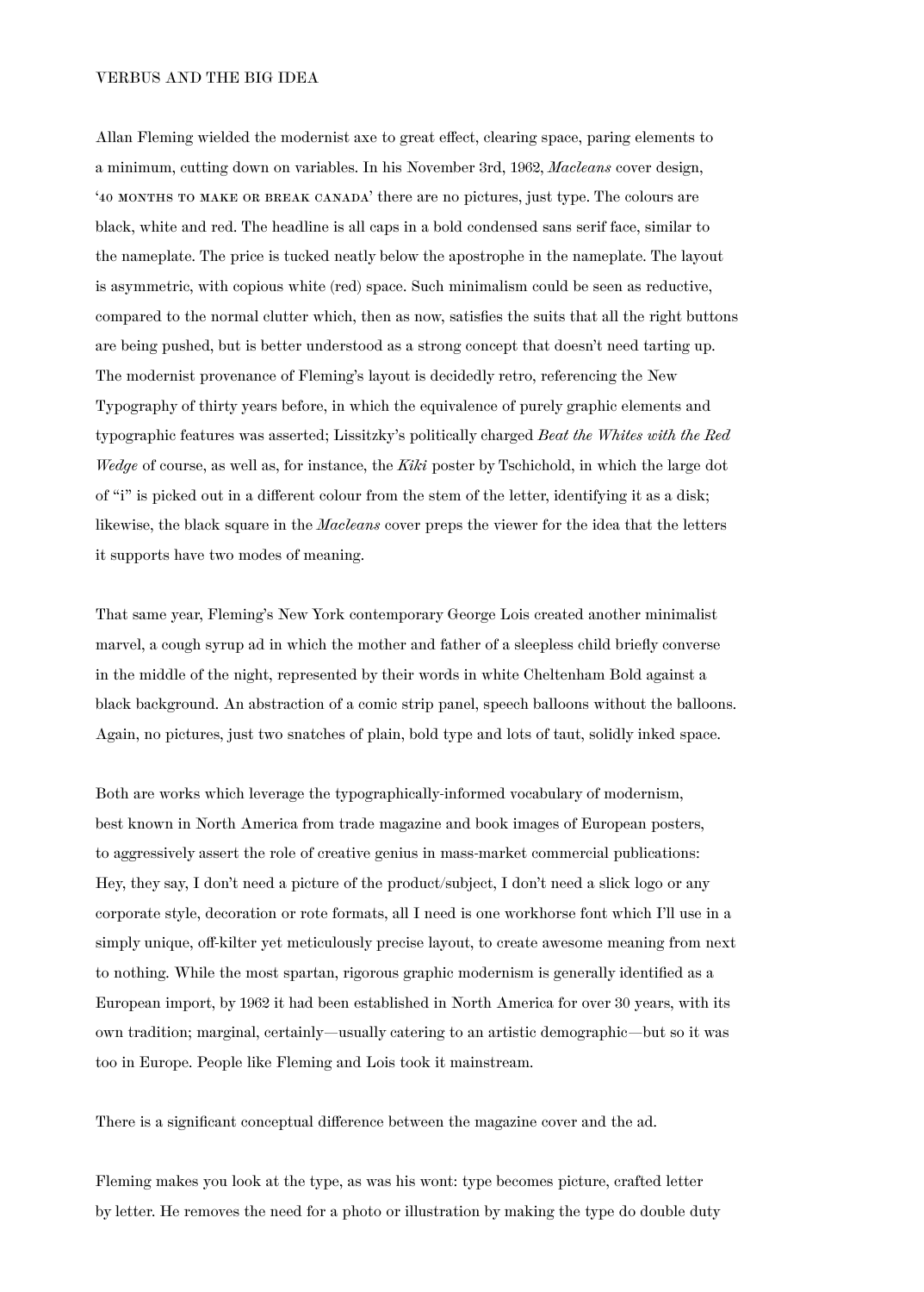as conveyor of both text and image. It is a technique which he exemplified in two of the best-known Canadian logos of the 20th century, where corporate initials were configured to represent company business: CN (1960–), in which he replaced the quaint pseudo-heraldic mark—'CANADIAN NATIONAL RAILWAYS', three lines of underlined caps centred on a red maple leaf—by hacking away twenty-two letters to leave C and N, now forming a continuous monoline in the simple geometry of a railroad track; and Ontario Hydro\* (1962–1999), where O and H were overlapped to represent a two-pronged Canadian electrical plug.

As visual rhetoric, this is conjugation, a bringing together of language and that to which it refers, visual onomatopoeia (the use of words whose sounds correspond with their semantic value). It is somewhat like a rebus puzzle; in a rebus the picture of an object signifies text, a letter or syllable. But this is the other way around, with the graphic arrangement of letters symbolising a thing, either representational or abstract. The Latin word rebus (the ablative plural of *res*) means "by things", so this device of Fleming's may be termed *litteris* "by letters". But perhaps it should be better referred to by the slightly less accurate *verbus*.

Lois, and other practitioners of the Big Idea (no need for a fancy term there) didn't want you to look at the type, no matter how large they made it. Its appearance was immaterial, a point attested by the fact that the cough syrup ad may be conjured here quite adequately by words alone. Lois et al downplayed the display qualities of headlines, other than nice kerning (the purpose of which was to avoid any attention that awkward spacing may cause). They wanted the headline to be an *objet trouvé* snippet of text type, informal and conversational, a quote of friendly adspeak, that merely happened to have been blown up in size, retaining its 'U&lc, paragraph indent, flushleft' spec more often than not. The asymmetricality of such settings was instrumental in the modernist layout. The Big Idea made a zen puzzle of the relationship between text and image, the solution of which, the grasping of a disembodied concept hovering between and about both, engaged, rewarded, and enthralled the reader.

Earlier, in posters starting in the 1930s, Abram Games had also employed what he called "maximum meaning, minimum means" to involve the viewer in the message: "I wind the spring and the public, in looking at the poster, will have that spring released in its mind." But Games, despite being an accomplished lettering artist, was at heart surrealist not typographer; the doubling in his work did not involve text, rather, two objects morphed into one another for instance, a man with brolly and briefcase becoming the *Financial Times* he is reading.

There was cachet in pulling off the no-product-shot, no-logo ad, acknowledged by one's peers in creative competitions. Part of the trick was getting it by one's boss and signed off by the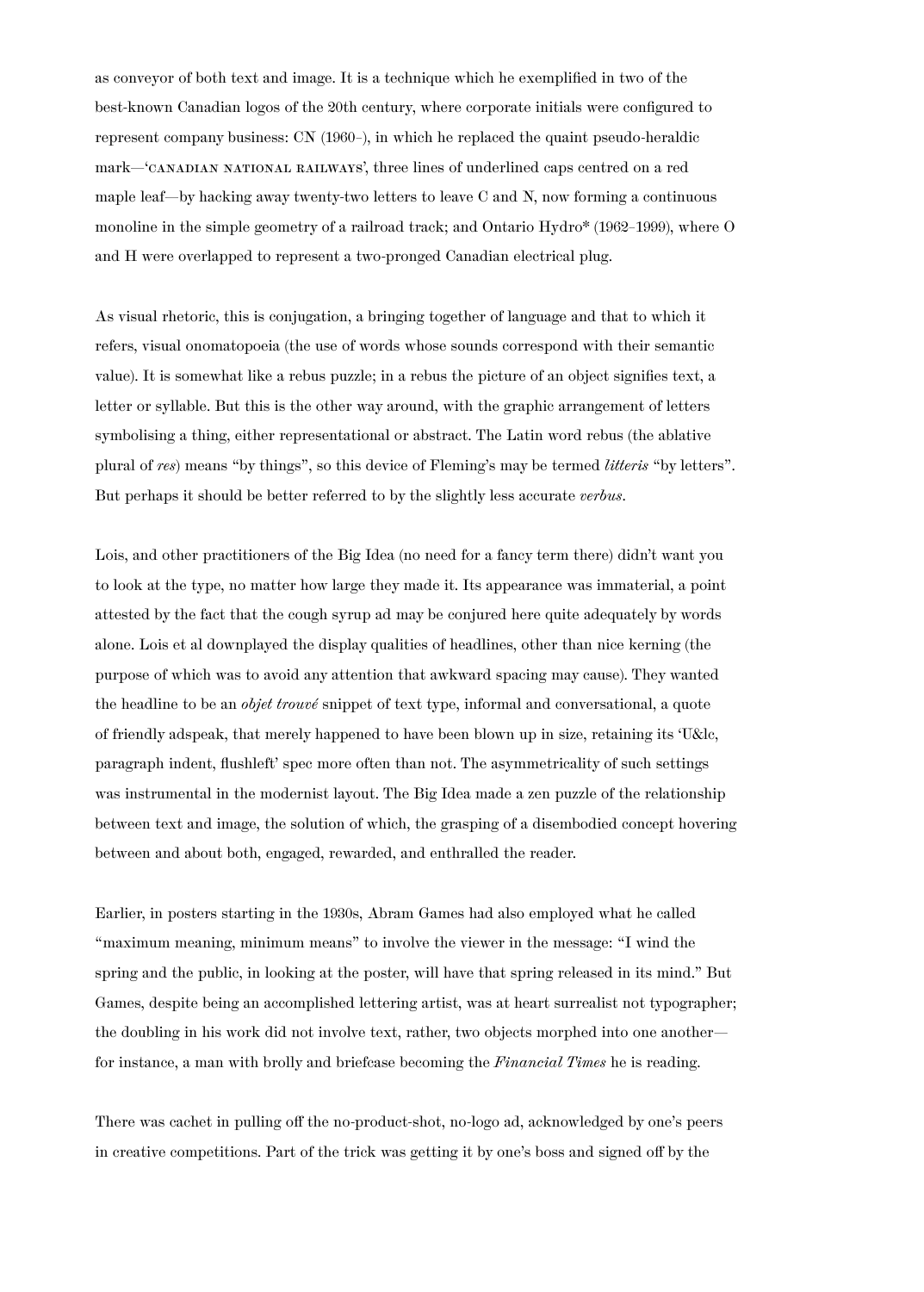client; it certainly helped if the creative director was the boss. My first agency job was working for the much-awarded Raymond Lee agency. Ray was a master of the Big Idea. I recall a transit stop ad of his from 1980: Full bleed shot of a man's naked feet, one over the other in a coy pose, the background dark and a large three-line headline, in Goudy Bold U&lc, white, flush left, paragraph indent: "Pity the poor soles with no MacGregor socks". Now that's a pun.

So while one well-known trend of the 1950s and '60s involved profusive eclecticism—and Fleming was no stranger to this—at the same time there existed this sophisticated pictorialliterary genre informed by the wit of brevity. The Big Idea lasted well into the 1980s.

Graphic minimalism is a question of manners, of typographic behaviour appropriate to context. In *The Visible Word*, (University of Chicago, 1994) Johanna Drucker distinguishes between marked and unmarked text,

Gutenberg's bibles are the archetype of the unmarked text, the text in which the words on the page "appear to speak for themselves" without the visible intervention of author or printer … the literary text is the single grey block of undisturbed text, seeming, in the graphic sense, to have appeared whole and complete.

Any text assumes a reader and marks that assumption to some extent. [Unmarked texts] attempt to efface the traces of that assumption. The marked text by contrast aggressively situates the reader ... with manipulative utilization of the strategies of graphic design.

While Drucker clearly associates the unmarked text with literature and the marked text with advertising, it's safe to say that the same distinction exists between editorial and advertising text. Going further, there are two kinds of advertising text, recognized as early as 1917 by Gilbert P. Farrar in *Typography of Advertising that Pays* (Appleton) as the Forceful Educational Style (marked) and the Passive Educational Style (unmarked), described thus:

When there are no headlines [and usually, be it noted, no logo] the reader reads the entire advertisement or he does not read any part of it, and this very fact causes the copy to get a reading from the better class of readers.

Consider that social dimension. Among other things, the 1960s Big Idea marked a change in the operational procedure of the Madison Avenue ad agency; if once the copywriter had slipped the copy under the art director's door, now they worked together chasing the magnificent concept that synergised text and visual. This team practice was implemented by Allan Fleming when he took charge of the creative department at Toronto's Maclaren Advertising in 1965, abolishing separate offices for writers and art directors.

Thus, while the ostensible purpose of commercial work is to appeal to readers and consumers, it is also affected by the working circumstances of art directors and graphic designers. The Big Idea was a product of the mid-century ad agency, Verbus of the design studio. In both workplaces, these constituted a sophisticated, aspirational modus operandi tuned as much